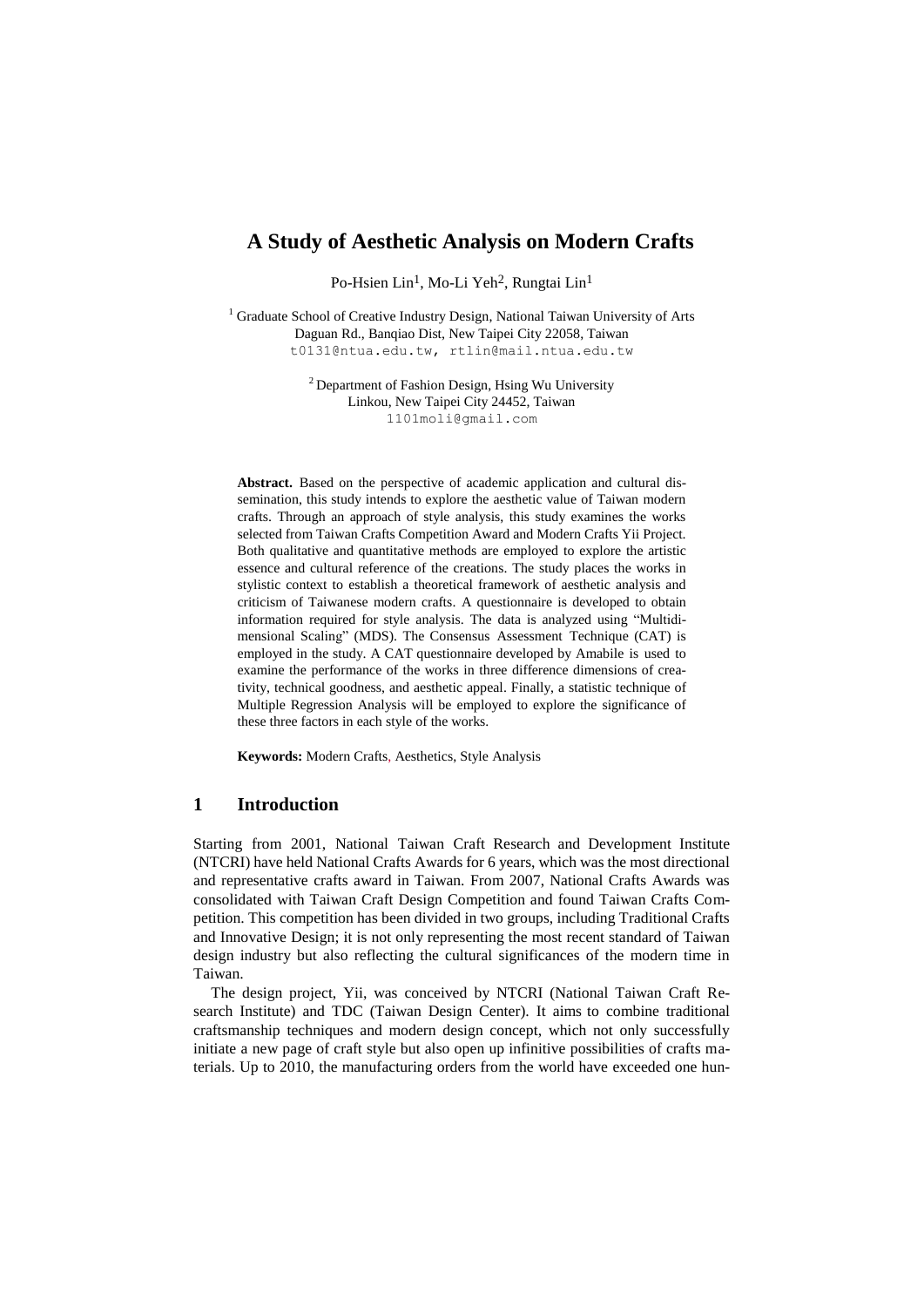dred million dollars. The traditional cognition on 'crafts' with the concept of 'modern' can evolve the diverse and abounding value which becoming the most successful example in the development of Taiwan creative industry.

This study focuses on analyzing the awarded champions in Taiwan Crafts Competition as well as the selected works from the digital exhibition of The Project Yii. Through quantitative analysis from diagnosis observation of experts, the objectives of this research can be achieved as follow:

- 1. To analyze the form of style to distinguish modern crafts.
- 2. To promote the aesthetic value of Taiwan modern crafts.
- 3. To establish a new aesthetic model for the development of Taiwan modern crafts.

# **2 Literature Review**

### **2.1 Meaning of Modern Crafts**

Shui-Long Yen, also known as the father of crafts in Taiwan, had suggested that crafts making artists should possess the correct understanding of the nation and society and create works which can capture people's will and is able to employ as daily-used products, moreover, use best of the beauty of raw materials and modern life adaptations [10]. From the origin of craft making, human has made use of tools to solve their daily problems. When the basic life requirement is settled, crafts should sublimate into a tool for soul cultivation.

Recent craft has begun the growing emphasis of expressing cultural features and aesthetics performance, more and more consumers favor products that integrates with the beauty of craft. Norman, points out that a successful design must includes the aspects of usability, practicality, and aesthetics. He claims that the emotional side of design may be more critical to a product's success than its practical elements [8]. In the 21st century, emotional design is in huge demands, which can be carried out through the aesthetic value of craft [6].

Based on Article 3 in the Law for the Development of the Cultural and Creative Industries, the "Cultural and Creative Industries" referred to the following industries that originate from creativity or accumulation of culture, which through the formation and application of intellectual properties, possess potential capacities to create wealth and job opportunities, enhancing the citizens' aesthetic attainments and elevating living environment. Hereon, the citizen's aesthetics accomplishment is advertised by the cultural and creative industries as non-economy achievements.. On the other hand, the raise of citizen's aesthetics accomplishment is the fundamental gateway to open up the consumer market of cultural and creative industries.

In the article 'Constructing the Value of Modern Craft', Guo-Zhen Chen proposed the conceptual value of modern craft through the study of various international brands. She suggested many conceptual values of modern crafts: Highly value nature and humanity, respect traditional craftsmanship, integrate with science and technology, delightful living, express the local style, initiate a new fashion trend, and so on [3].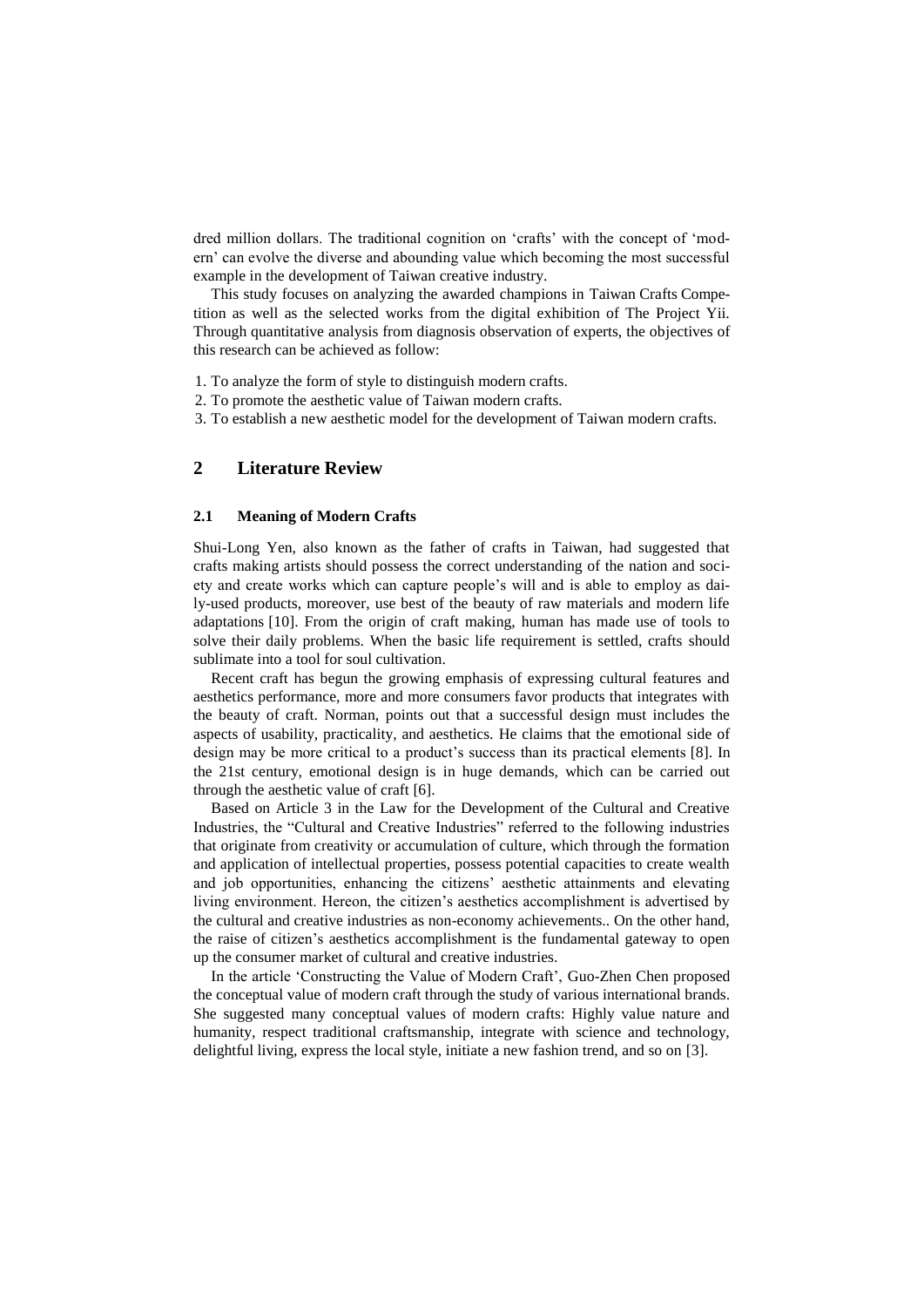Jeff Dayu Shi claims that modern crafts are "a saleable product that possesses both aesthetics and artistry", he stated that any design which lack aesthetic perception will lose its meaning [5]. This proves that modern crafts have strengthened its commercialization and modernization. Chian-Chi Lin has also pointed out that because modern aesthetic must possess popularization and navigability, modern should own high aesthetic sensitivity, which is the subtle difference that distinguishes itself from traditional crafts [5].

In conclusion, to achieve the targets "to create wealth and job opportunities, to enhance the citizens' aesthetic attainments, and to elevate the citizens' living environment", stated in the Law for the Development of the Cultural and Creative Industries, modern craft takes craftsmanship as a carrier, culture as a connotation, and intergrades with design skills, to not only explore the lifestyle of people, but by sculpting the attraction of branding, creating distinguish and stylish products in the commercialized process as the fruitful results of the creative industry.

#### **2.2 The Quantitative Exploration of Craft Aesthetics Analysis**

To take account of the characteristics of art research, this paper will be supporting the art work analysis with quantitative research and by taking advantage of "consensus assessment technique" (CAT), we can integrate the observations and feedbacks of academics and experts. CAT was developed by an American psychologist, Teresa M. Amabile, to evaluate creativity through industrial products. For centuries creativity has been regarded as a mental trait of mankind, Amabile suggests defining creativity from a "product" perspective [1]. Hao-Cheng Chiu indicated that the CAT proves to be a useful tool for evaluating various types of works, via the nearly year-long inspection of numerous research series. The evaluation range includes Chinese poetry, storytelling, and art creation, applicable targets are adults and children [4].

Amabile stated that the evaluation process should notice the following key points: First, the evaluator must possess a certain level of knowledge background of the assess work. Second, evaluator must not be influenced by other people during the evaluation process. Third, evaluator should evaluate the various index of one work at a time and not comparing a certain index with numerous works simultaneously. The principle of Amabile will be considered as an important reference during the actual execution of this research [2].

The scale that Amabile developed has experienced multiple corrections and improvements; in 1983, he not only designed 23 items in the scale of art domain, but also provided a descriptive definition for each evaluation item.

Through factor analysis, the 23 items from above can be categorized into three main groups, creativity, technique, and aesthetics, and by eliminating the items with low factor capacity, we remain with 17 factors divided into three attributions:

- 1.Creativity--creativity, novel use of materials, novel idea, effort evident, variation in shapes, detail, complexity.
- 2.Technique--technical goodness, organization, neatness, planning evident, representationalism, symmetry, expression.

3.Aesthetics-- liking, aesthetic appeal, display.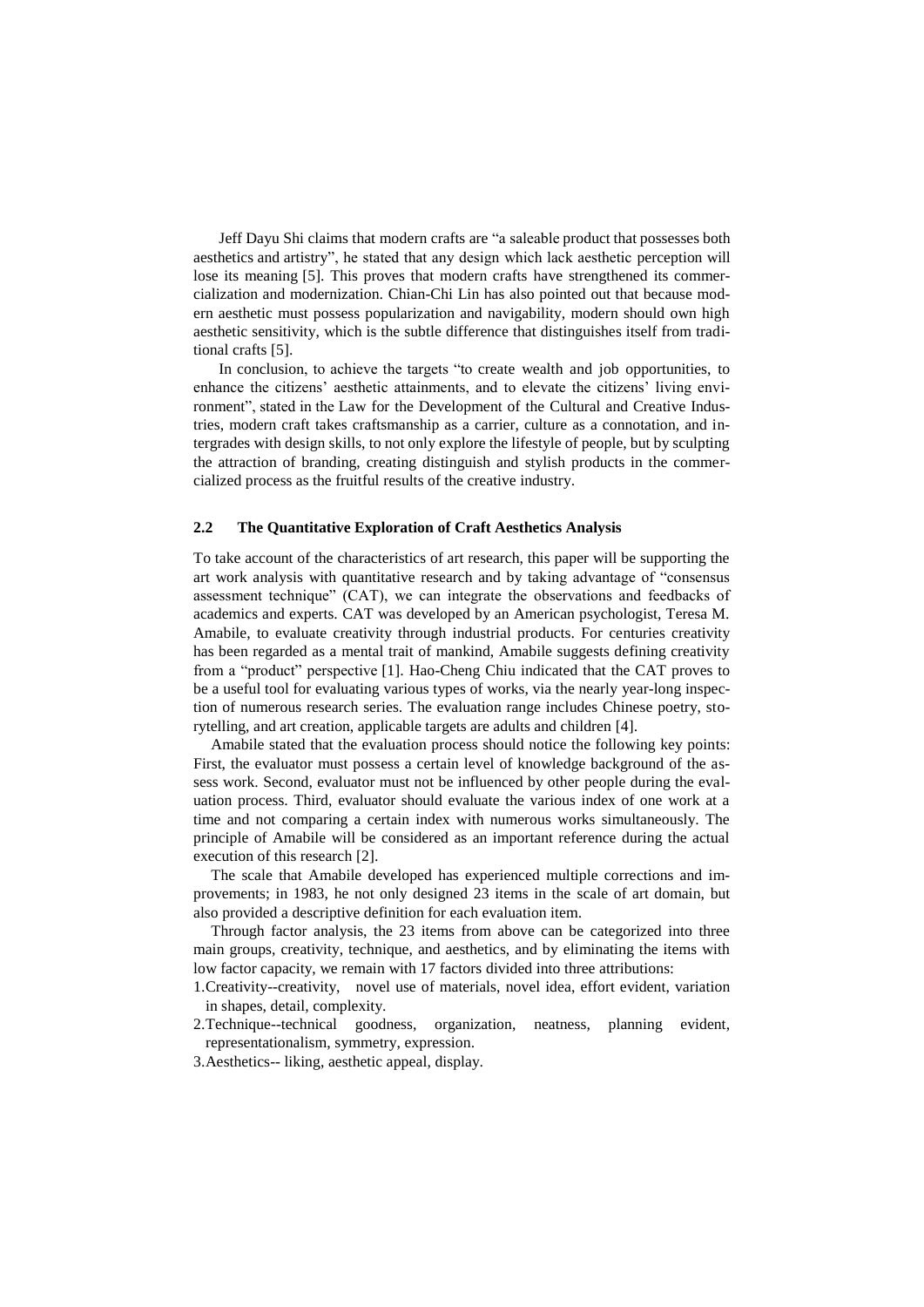# **3 Methodology**

#### **3.1 Research Instrument**

This study focuses on the awarded champions of "Taiwan Crafts Competition" and the current digital exhibition from classical works of "The Project Yii". Via quantitative research to explore the styles of works, we first combine related literature reviews with interview data to draw up a scale for analyzing various craftwork styles. The results would be employed into multidimensional scaling (MDS) for analyzing. MDS is a data analysis for categorizing observation values, furthermore, to analyze the potential structure hidden behind the scenes [9].

Through the five point scale survey composed by 16 groups of polar adjectives chosen by professionals (Table 1), the research develop a modern crafts aesthetic semantic differential scale questionnaire, which was then taken into MDS for further analyzing.

| tactile-visual     | freehanded-realistic  | traditional-modern       | material-expressive  |  |
|--------------------|-----------------------|--------------------------|----------------------|--|
| novel-ordinary     | classical-avant-garde | functional-nonfunctional | conflicting-harmonic |  |
| natural-artificial | linear-curvilinear    | integral-compositional   | geometric-organic    |  |
| ethereal-steady    | gorgeous-plain        | conventional-creative    | intuitive-deliberate |  |

Table 1. The 16 Groups of Polar Adjectives of Semantic Differential Scale

### **3.2 Research Object**

As for the work selection process of the research object, the pieces are chosen from two portions, one selected from "Taiwan Craft Design Competition" and the other selected from "The Project Yii". Selection principle for the Taiwan Craft Design Competition are to chose the first prize pieces, one from the Traditional Crafts and one from the Innovation Design, due to the reason which the competition has been enforced for four years since 2010, there will be a total of 8 pieces put into selection process; second prize will be selected when first prize is absent.

 In addition, products from "The Project Yii"is chosen according to the introduction of the Yii brand and current product list announced by the National Taiwan Craft Research and Development Institute, which listed 58 series of modern crafts beginning from 2007 to 2009; 37 works are currently displayed on the official website [7]. After consulting and compiling the opinions of experts, this study has chosen 10 representative works from the two events as research objects: Taiwan Craft Design Competition (4 pieces), and The Project Yii (6 pieces).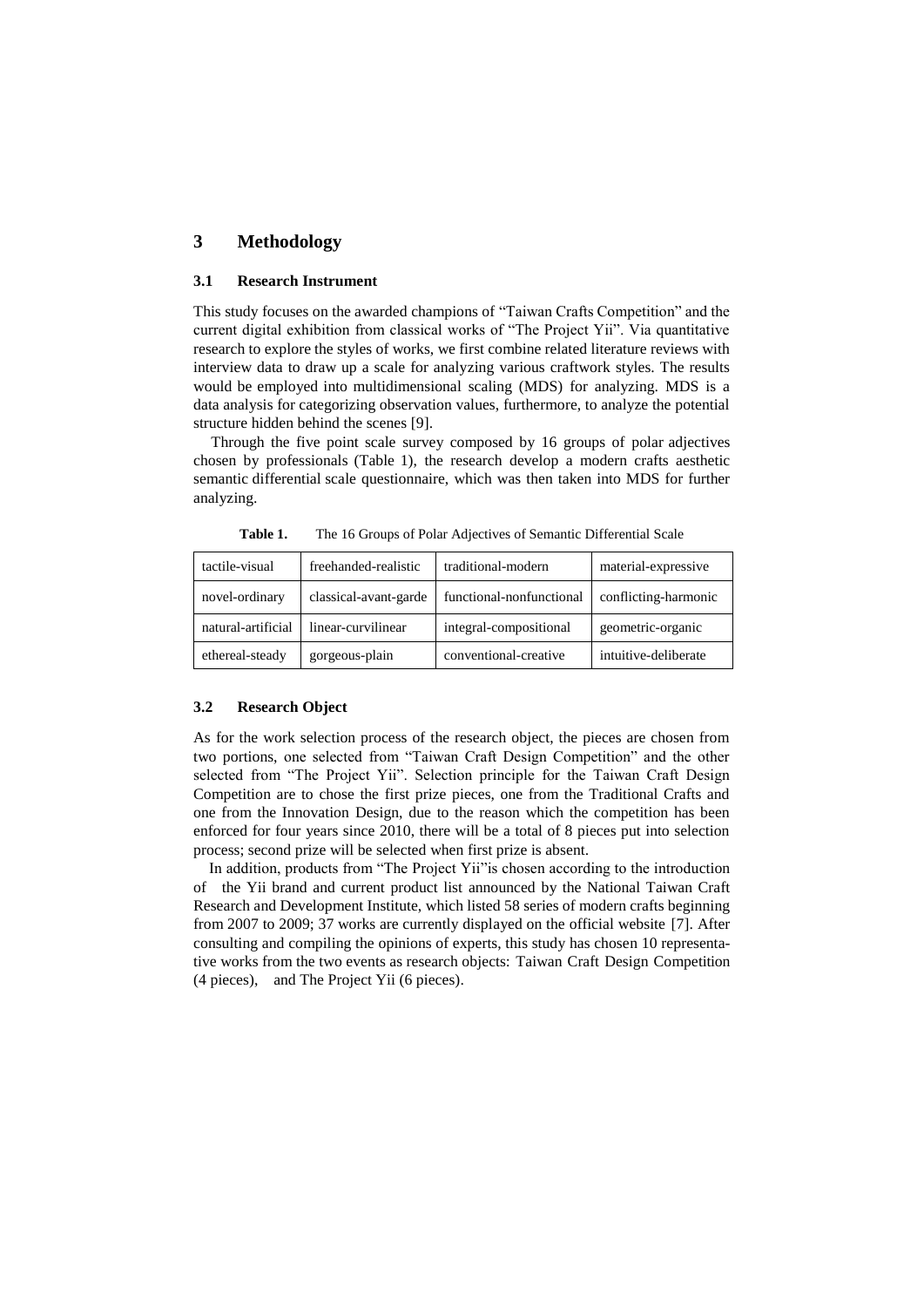| P <sub>1</sub>                   |          | P <sub>2</sub>                   |                    | P <sub>3</sub>                              |                         | P <sub>4</sub>                   |  |  |
|----------------------------------|----------|----------------------------------|--------------------|---------------------------------------------|-------------------------|----------------------------------|--|--|
|                                  |          |                                  |                    |                                             |                         |                                  |  |  |
| Hello                            |          | Taste of Memory                  |                    | The Offering of the<br><b>Blessing Boat</b> |                         | Zen Garden                       |  |  |
|                                  |          |                                  |                    |                                             |                         |                                  |  |  |
| P <sub>5</sub><br>P <sub>6</sub> |          | P7                               | P <sub>8</sub>     |                                             | P <sub>9</sub>          | P10                              |  |  |
|                                  |          |                                  |                    |                                             |                         |                                  |  |  |
| Lace Bowl                        | Moon Cup | World Cup:<br><b>Black Lotus</b> | <b>Brick Plate</b> |                                             | Cocoon project:<br>Sofa | <b>Bamboo</b><br><b>Barstool</b> |  |  |

**Table 2.** Titles and Codes of 10 Representative Works of the Study

## **4 Data Analysis**

The study completed 92 effective questionnaires, covering different gender and three diverse educational backgrounds (craft and industrial design, design-related, non-design), the significant outcomes and discoveries are concluded as below:

### **4.1 MDS Analysis of Work Styles**

The study begins with employing the MDS analysis to analyze the 10 selected pieces with the 16 groups of adjectives. According to the results of the two dimensional composition formed by MDS and the factor analysis between the selected pieces and the 16 groups of adjectives, this study has first completed the two dimensional distribution map of the 10 pieces. The map indicated that pieces such as no. 3 *The Offering of the Blessing Boat*, no. 10 *Bamboo Barstool*, no. 4 *Zen Garden*, and no. 5 *Lace Bowl* was distributed on the extreme positions of the X and Y axis (as shown in figure 1).

To explore the cognitive spatial position of each attribute, the research then applies the multiple regression analysis to calculate the included angle of each attribute located on the composition and created a cognitive map of the 16 attributes; we can see from the distribution map that the correlations coefficient between attribute 1 (Freehanded-Realistic) and attribute 14 is only .097, which means the relationship of the two attributes is practically uncorrelated, the included angle of the two attributes is approximately 90°, hence, is chosen for explaining the representative axis in the two dimensional cognitive space.

As you can see in fig. 3, p9 and p10 has landed in the first quadrant (Functional/Realistic); p2, p4, and p7 landed in the second quadrant (Functional/Realistic); the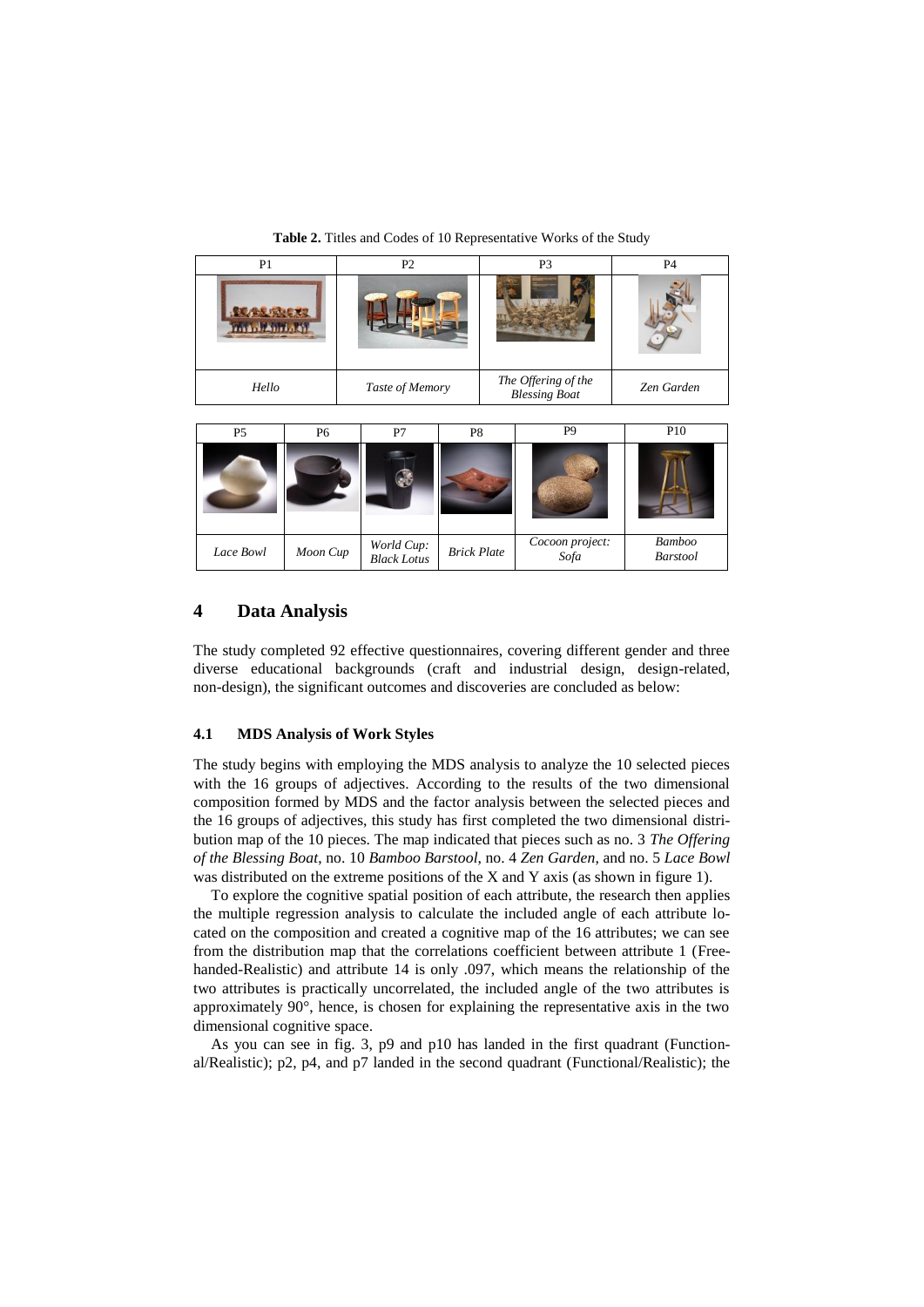

third quadrant (Nonfunctional/Freehanded) landed p5 and p6; the fourth quadrant (Nonfunctional/Realistic) landed four pieces, including p1, p3, and p8.

**Fig. 1.** The Cognitive Map of the 10 Selected Pieces and 16 Attributes

## **4.2 The CAT Analysis of the Evaluation of Works**

This research analyzes the creativity of the 10 works by employing the CAT scale and evaluating these pieces by creativity, technique, and aesthetics dimensions (As shown in Table 3). The Kendall's coefficient of concordance was employed to verify whether if the 10 selected pieces possess consistency in the sequence of the three dimensions, the calculated outcome W=.736 has achieved significant level ( $p < .05$ ), the participant's evaluation shows that the works in the dimensions of creativity, technique, and aesthetics all possess a consistent ranking.

|       |  |  | $-$<br>$\sim$ |  |                   |  |
|-------|--|--|---------------|--|-------------------|--|
| Works |  |  |               |  | ÷<br><b>STATE</b> |  |

**Table 3.** The Ranking of Integral Expression

In order to explore how participants opinions were affected by the educational background, An ANOVA test was conducted based on the evaluation data of four works derived from the outcome of MDS analysis. The selected works including

Mean | 4.15 | 3.96 | 3.89 | 3.88 | 3.84 | 3.81 | 3.71 | 3.64 | 3.51 | 3.32 Ranking | 1 | 2 | 3 | 4 | 5 | 6 | 7 | 8 | 9 | 10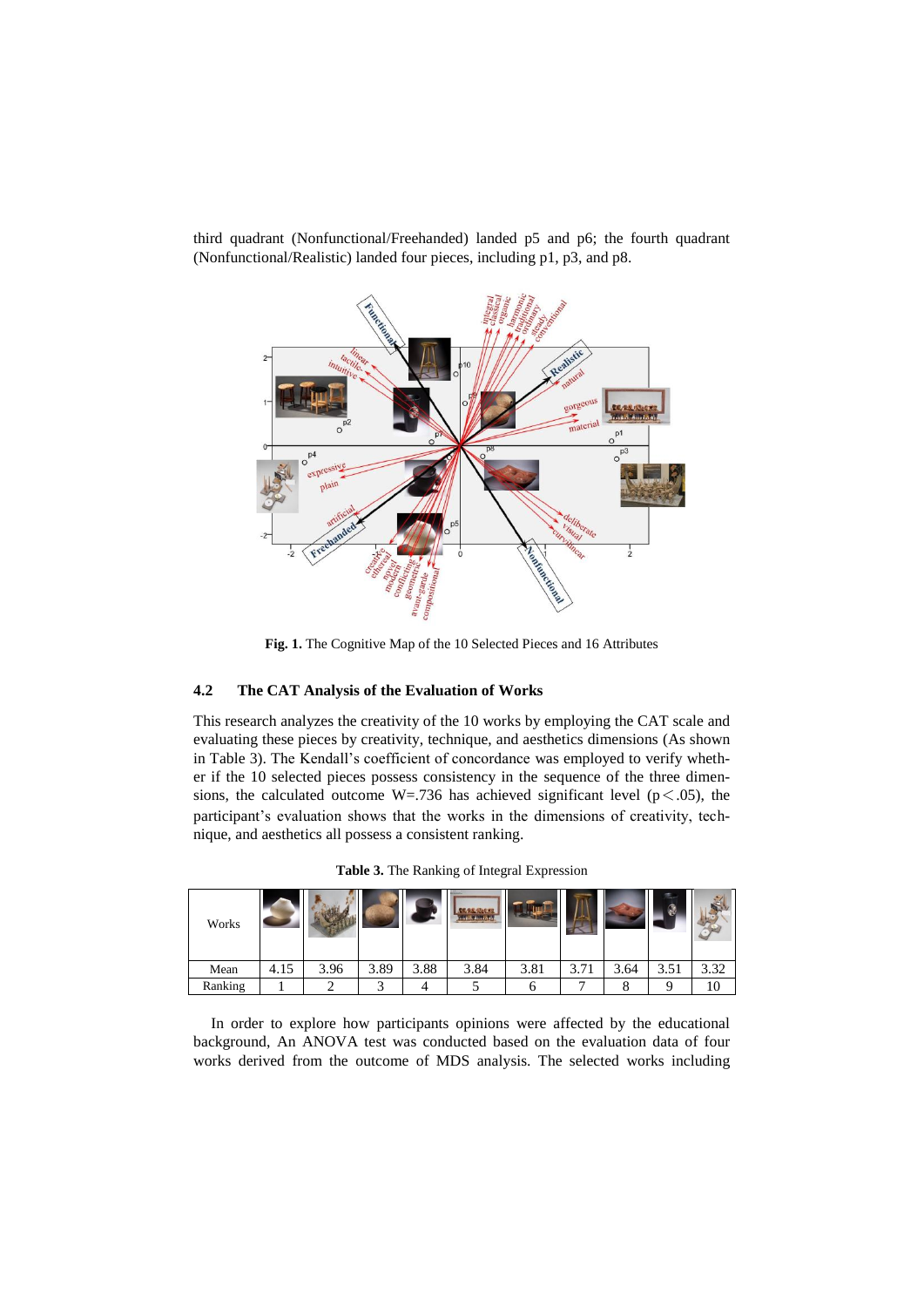*Blessing Boat, Zen Garden, Lace Bowl,* and *Bamboo Barstool* were located on the extreme ends of the X and Y axis of the two dimensional distribution map.

Table 4 is a summary table of ANOVA for products evaluation by educational background. In the domain of creativity, the mean score of *The Offering of the Blessing Boat*, *Lace Bowl*, and *Bamboo Barstool* demonstrates significant variance due to educational background differences. In the domain of technique, aside from *Zen Garden*, the variation of the evaluation outcome indicates that due to the difference of the participant's educational backgrounds, the technical expression of the three other pieces, *The Offering of the Blessing Boat*, *Lace Bowl*, and *Bamboo Barstool*, reached significant level. In aesthetics domain, data analysis reveals that due to the difference of the participants' educational backgrounds, the evaluation variation of the aesthetic expression of *The Offering of the Blessing Boat* and *Bamboo Barstool* reached significant level. Finally, the variation of the evaluation outcome indicates that due to the difference of the participant's educational backgrounds, the evaluation variation of the integral expression of *The Offering of the Blessing Boat*, *Lace Bowl*, and *Bamboo Barstool* reached significant level.

| <b>Variables</b>       | Works                  | F        |      | М         | Scheffe's |              |
|------------------------|------------------------|----------|------|-----------|-----------|--------------|
|                        |                        |          | C&D  | <b>DR</b> | <b>ND</b> | post hoc     |
|                        | <b>Blessing Boat</b>   | $5.91**$ | 3.88 | 4.25      | 4.39      | 3 > 1        |
| Creativity             | Zen Garden             | 0.14     | 3.34 | 3.31      | 3.31      | 1 > 2        |
|                        | Lace Bowl              | $4.39*$  | 4.54 | 4.08      | 4.21      |              |
|                        | <b>Bamboo Barstool</b> | $6.94**$ | 4.13 | 3.54      | 3.51      | 1 > 2, 1 > 3 |
|                        | <b>Blessing Boat</b>   | 5.94**   | 3.81 | 3.84      | 4.24      | 3 > 1, 3 > 2 |
|                        | Zen Garden             | 0.51     | 3.51 | 3.29      | 3.39      |              |
| Technique              | Lace Bowl              | 4.87*    | 4.22 | 3.71      | 4.11      | 1 > 2        |
|                        | <b>Bamboo Barstool</b> | $5.5**$  | 4.11 | 3.75      | 3.54      | 1 > 3        |
|                        | <b>Blessing Boat</b>   | 5.78**   | 3.47 | 3.45      | 4.13      | 3 > 1, 3 > 2 |
| Aesthetics             | Zen Garden             | 0.08     | 3.21 | 3.31      | 3.21      |              |
|                        | Lace Bowl              | 2.27     | 4.45 | 3.95      | 4.04      |              |
|                        | <b>Bamboo Barstool</b> | $5.87**$ | 4.14 | 3.54      | 3.28      | 1 > 3        |
| Integral<br>Evaluation | <b>Blessing Boat</b>   | $6.76**$ | 3.72 | 3.85      | 4.25      | 3 > 1, 3 > 2 |
|                        | Zen Garden             | 0.04     | 3.35 | 3.30      | 3.30      |              |
|                        | Lace Bowl              | $3.87*$  | 4.40 | 3.91      | 4.12      | 1 > 2        |
|                        | <b>Bamboo Barstool</b> | $7.29**$ | 4.12 | 3.61      | 3.44      | 1 > 2, 1 > 3 |

Table 4. Analysis of Variance for Products Evaluation by Educational Background

\*p<.05, \*\*p<.01, C&D: Craft and industrial design, DR: Design-related, ND: Non-design

### **4.3 The Multiple Regression Analysis of Work's Preference**

To explore how the three creative indexes affect the preference of products, this study took a further step and processed the multiple regression analysis, taking the dimensions of creativity, technique, and aesthetics as independent variables and the participant's preference towards the product as the dependant variable, the following are the results of the four examined products (Table 5).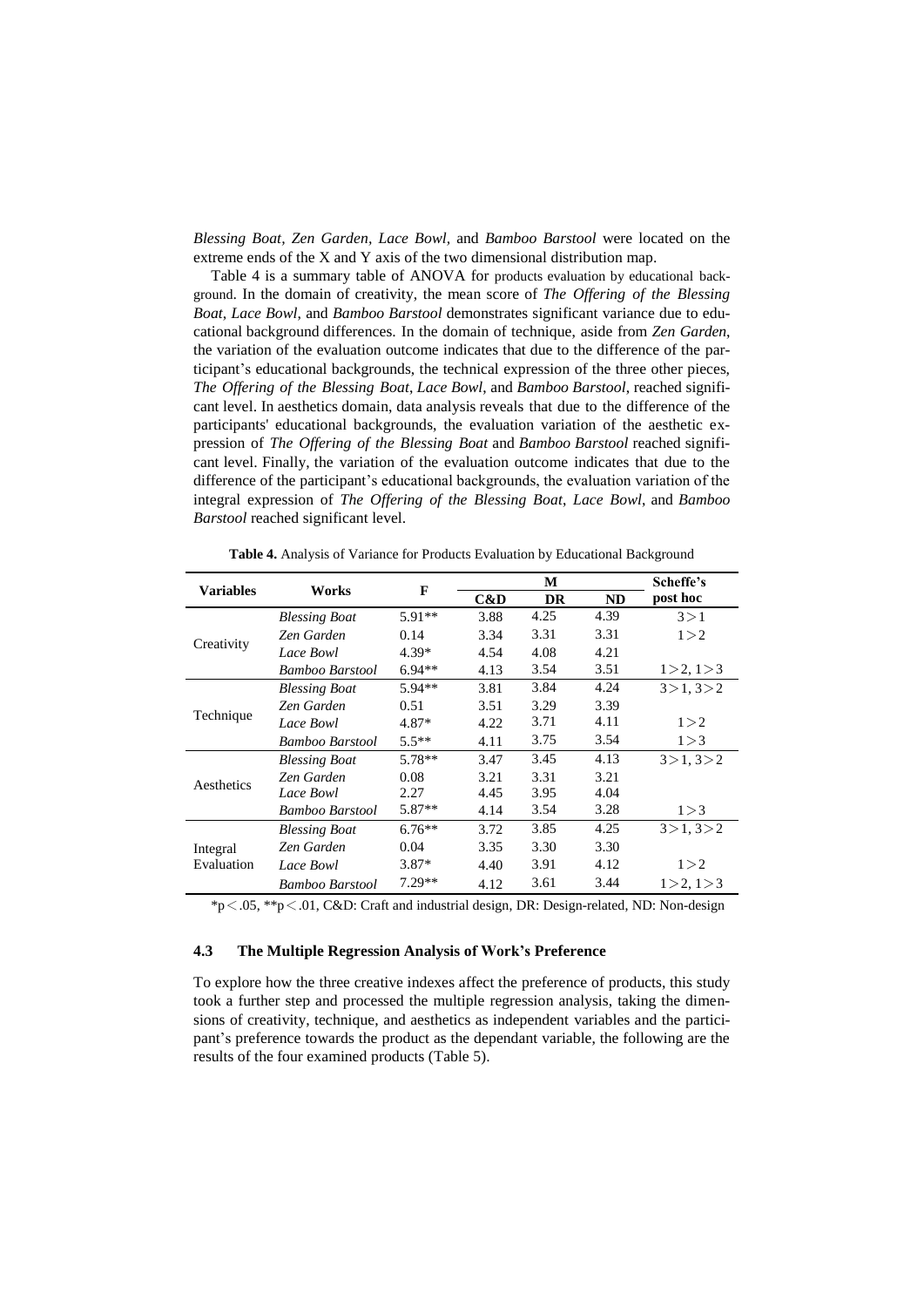| Works                            | <b>Predictor</b><br>variables | B            | r         | ß               |            |
|----------------------------------|-------------------------------|--------------|-----------|-----------------|------------|
|                                  | Creativity                    | .152         | $.577***$ | .091            | 0.922      |
| <b>Blessing</b>                  | Technique                     | .300         | $.626***$ | .167            | 1.619      |
| Boat                             | Aesthetics                    | .637         | $.766***$ | .601            | $6.634***$ |
|                                  | $R = 785$                     | $R^2 = 617$  |           | $F = 47.248***$ |            |
| Zen Garden                       | Creativity                    | .133         | $.660***$ | .096            | 0.905      |
|                                  | Technique                     | .071         | $.670***$ | .048            | 0.436      |
|                                  | Aesthetics                    | .775         | .828***   | .722            | 7.678***   |
|                                  | $R = 833$                     | $R^2 = .694$ |           | $F=66.432***$   |            |
|                                  | Creativity                    | .341         | $.716***$ | .226            | $2.910**$  |
|                                  | Technique                     | .229         | $.692***$ | .156            | $2.024*$   |
| Lace Bowl                        | Aesthetics                    | .588         | $.836***$ | .587            | 7.931***   |
|                                  | $R = 0.872$                   | $R^2 = 760$  |           | F=92.952***     |            |
| <b>Bamboo</b><br><b>Barstool</b> | Creativity                    | .129         | $.686***$ | .090            | 0.878      |
|                                  | Technique                     | .299         | $.679***$ | .191            | $2.011*$   |
|                                  | Aesthetics                    | .614         | $.809***$ | .611            | $6.582***$ |
|                                  | $R = 828$                     | $R^2 = .686$ |           | F=64.120***     |            |

**Table 5.** Three Indexes to Predict the Preference of the Works

 $*p<.05$ ,  $*p<.01$ ,  $***p<.001$ 

By looking at the work of *The Offering of the Blessing Boat*, F value of the integral regression model is 19.872, achieving significant level ( $p < .001$ ), therefore, the score can be established as the basis for preference prediction. In the regression formula, the outcome shows that the aesthetics dimension reveals the highest significance (β  $= .601$ ,  $p < .001$ ).

Looking at the work, *Zen Garden*, the F value of the integral regression model is 66.432, achieving significant level ( $p < .001$ ), therefore, the score can be considered as the basis for preference prediction. In the regression formula, the aesthetics dimension reached significant level ( $\beta$ =.722, p <.001).

The F value of the integral regression model is 92.952 for the work of *Lace Bowl.* The score can be considered as the basis for preference prediction ( $p < .001$ ). In the regression formula, the outcome shows that the aesthetics dimension reveals the highest significance ( $\beta = .587$ ,  $p < .001$ ), followed by creativity dimension ( $\beta$ =.226, p <.01), and finally the technique dimension ( $\beta$ =.156, p <.05), all three dimensions have all achieved significant level.

The F value of the integral regression model is 64.120 for the work of *Bamboo Barstool*. The score can be considered as the basis for preference prediction (p  $\leq$ .001). In the regression formula, the outcome shows that the aesthetics dimension reveals the highest significance ( $\beta$  = .611, p < .001), followed by technique dimension ( $\beta$ =.191,  $\gamma$   $\ge$ .05), and finally the creativity dimension, the first two dimensions have both reached significant level.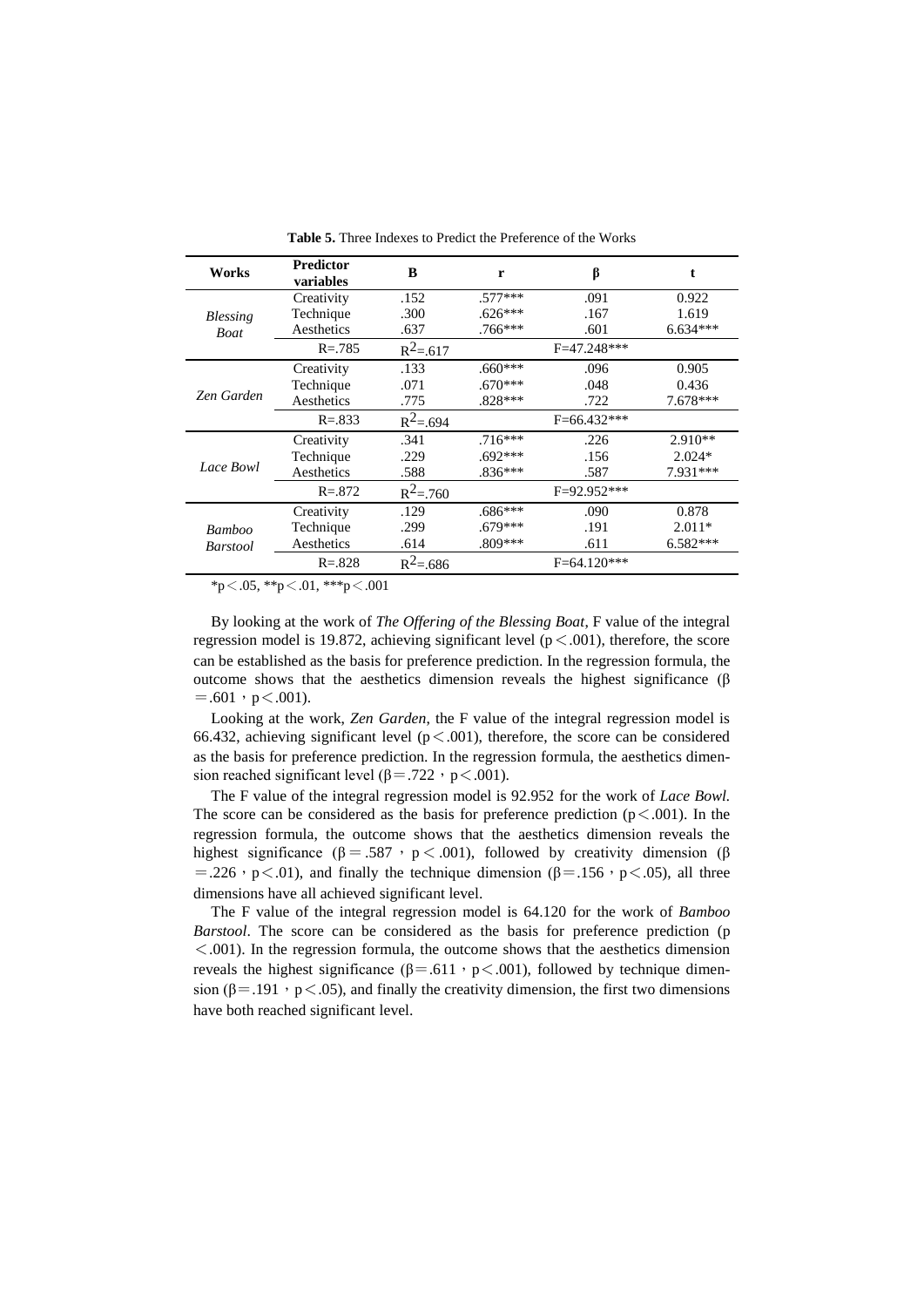## **5. Conclusions and Recommendations**

### **5.1 Discussion of findings**

This research focuses on the grand prize winners of "Taiwan Crafts Competition" and classical works from "The Project Yii". Through the induction of research outcome, the conclusions are acquired as below.

**MDS analysis of works style.** The study employs MDS analysis to the champion works of "Taiwan Crafts Competition" and the current digital exhibition from classical works of "The Project Yii", a total of 10 pieces of works process for style analysis, also employing realistic-freehanded and functional-nonfunctional attributes as independent dimensions, establishing four potential structures of work styles:

- 1. Functional/Realistic orientation: the cognitive images include integral, classical, organic, harmonic, traditional, ordinary, steady, and conventional.
- 2. Functional/Freehanded orientation: the cognitive images include linear, tactile, focus on expression, plain, and artificial.
- 3. Nonfunctional/Freehanded orientation: the cognitive images include creative, ethereal, novel, modern, conflicting, geometric, avant-garde, and compositional.
- 4. Nonfunctional/Realistic orientation: the cognitive images include natural, gorgeous, focus on material, deliberate, visual, and curvilinear.

In accordance with data analysis, the number of works was evenly distributed in the four quadrants; two works were located in the first quadrant (Functional/Realistic), works including *Cocoon project: Sofa* and *Bamboo Barstool*; three works were located in the second quadrant (Functional/Freehanded), works including *Taste of Memory*, *Zen Garden*, and *World Cup: Black Lotus*; two works were located in the third quadrant (Nonfunctional/Freehanded), works which includes *Lace Bowl* and *Moon Cup*; in the fourth quadrant (Nonfunctional/Realistic) includes three pieces, *Hello*, *The Offering of the Blessing Boat*, and *Brick Plate*.

**CAT analysis of works' expression.** The research results indicates the participant's evaluations towards the creativity, technique, and aesthetics dimension of each work, the sequence holds a consistent order. That is, when a work acquires a higher integral evaluation, the average performances in the creativity, technique, and aesthetics dimensions will also show better outcome.

**Multiple regression analysis of works preference.** Research findings show that the three dimensions and work's preference both holds a positive correlation, the overall regression model all achieved significant level, thus, the three dimensions can be established as the basis for preference prediction, as for the participants, the aesthetics dimension is easier to influence the work's integral preference.